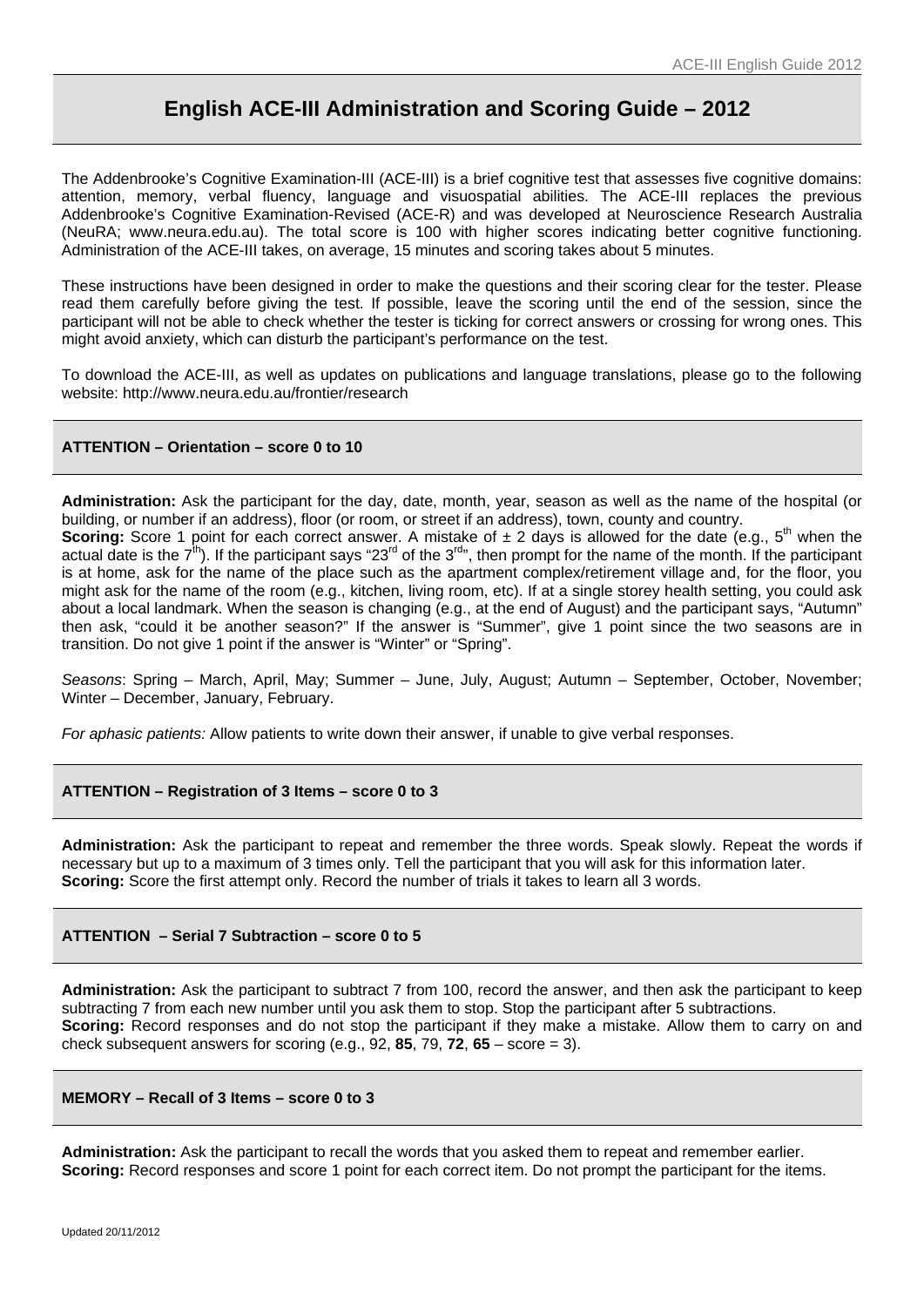#### **VERBAL FLUENCY – Letter and Category – score 0 to 14**

#### **Letters – score 0 to 7**

**Administration:** Tell the participant: *"I'm going to give you a letter of the alphabet and I'd like you to generate as many words as you can beginning with that letter, but not names of people or places. For example, if I give you the letter "C", you could give me words like "cat, cry, clock" and so on. But, you can't give me words like Catherine or Canada. Do you understand? Are you ready? You have one minute. The letter I want you to use is the letter "P".*  **Scoring:** First, record the total number of words that the participant generates. Then, count the total number of correct words, which do not include: (1) repetitions, (2) perseverations (e.g., pay, paid, pays – score = 1), (3) intrusions (i.e., words beginning with other letters), (4) proper names (i.e., names of people or places) and (5) plurals  $(e.g., pot, pots - total = 2, correct = 1)$ . Use the table provided on the ACE-III sheet to obtain the final score for this test.

#### **Animals – score 0 to 7**

**Administration:** Tell the participant: *"Now can you name as many animals as possible. It can begin with any letter."* **Scoring:** Again, record the total number of animals that the participant generates. Then, count the total number of correct words, which do not include higher order categories when specific exemplars are given (e.g., "fish" followed by "salmon" and "trout" – total = 3; correct = 2). All types of animals are accepted, including insects, humans, prehistoric, extinct as well as mythical creatures (e.g., unicorn). If the participant misunderstands the instructions and perseverates by naming animals beginning with "p" (e.g., panda, possum, platypus etc), then reiterate to the participant that they should name animals beginning with any letter.

#### **MEMORY – Anterograde Memory – Name and Address – score 0 to 7**

**Administration:** Instruct the participant: *"I'm going to give you a name and address and I'd like you to repeat the name and address after me. So you have a chance to learn, we'll be doing that 3 times. I'll ask you the name and address later."* If the participant starts repeating along with you, ask them to wait until you give it in full. **Scoring:** Record responses for each trial but only responses in the third trial contributes to the ACE-III score (0- 7points).

#### **MEMORY – Retrograde Memory – Famous People – score 0 to 4**

**Administration:** Ask the participant for the name of the current Prime Minister, the woman who was Prime Minister, the president of the USA and the president of the USA who was assassinated in the 1960s.

**Scoring:** Score 1 point each. Allow surnames (e.g., "Obama") and ask for a surname if only the first name is given (e.g., "Maggie"). If the full name given is incorrect (e.g., "June Thatcher"), then the score would be 0. If there has been a recent change in leaders, probe for the name of the outgoing politician.

#### **LANGUAGE – Comprehension – score 0 to 3**

**Administration:** Place a pencil and a piece of paper in front of the participant. As a practice trial, ask the participant to *"pick up the pencil and then the paper"*. If this is incorrectly performed, score 0 and do not continue any further. Otherwise, continue onwards with the three other commands listed on the protocol. Before beginning each trial, always place the pencil and piece of paper in front of the participant. **Scoring:** A score of 1 is given for each command performed correctly.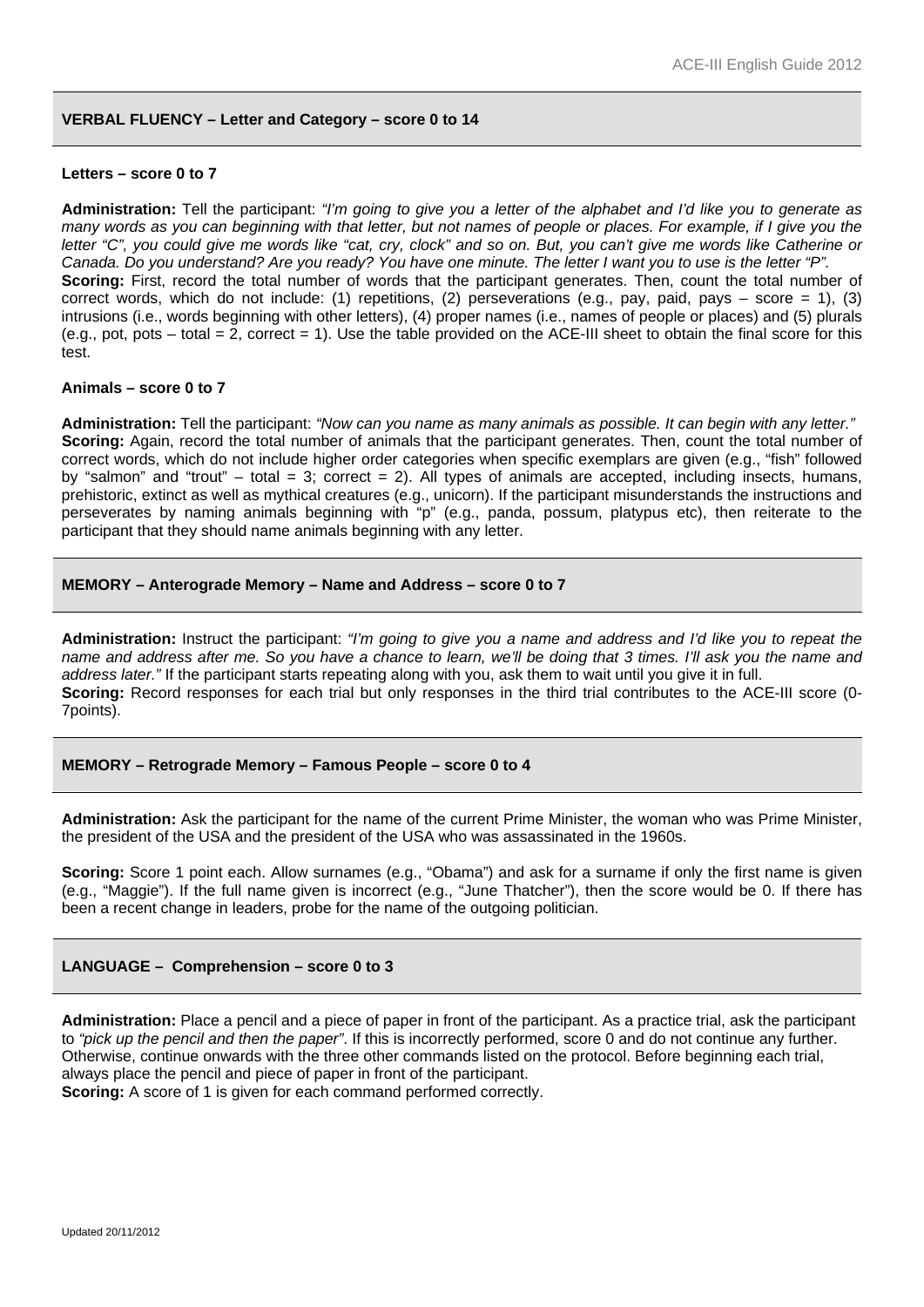## **LANGUAGE – Sentence Writing – score 0 to 2**

**Administration:** Ask the participant to write at least two sentences about his/her last holiday/weekend/Christmas. Ask the participant to write in complete sentences (i.e., do not write in point form) and without use of any abbreviations (e.g., "&").

**Scoring:** Give 1 point if there are at least two sentences about the one topic; and, give another 1 point if grammar and spelling are correct.

| Score $= 1$                                                        |                                       |
|--------------------------------------------------------------------|---------------------------------------|
|                                                                    | Grammar incorrect                     |
|                                                                    |                                       |
|                                                                    |                                       |
| last Christinas 2 spent holidays                                   |                                       |
|                                                                    |                                       |
| I was hot and grandsons went                                       |                                       |
|                                                                    |                                       |
| surfing                                                            |                                       |
|                                                                    | Sentences are not related to the      |
| WE WENT TO AMERICA IN DECEMBER 2011.                               | one topic                             |
| / AKECOMMETO WWW SCIENCE FOR                                       |                                       |
| MY CHECK UPS.                                                      |                                       |
|                                                                    |                                       |
|                                                                    | Spelling and grammar are both         |
|                                                                    | incorrect although these are two      |
| we when to Coolangatta. Cor our last<br>holidary and in was great. | sentences related to the one<br>topic |
| when dod poss asor we move classicans                              |                                       |
| $\pm$ $\rightarrow$                                                |                                       |
| we when for welk along the beach to                                |                                       |
| Rainbow bay and plagin the water.                                  |                                       |
|                                                                    |                                       |
|                                                                    |                                       |
| Score $= 0$                                                        |                                       |
| Survy Wetter                                                       |                                       |

#### **LANGUAGE – Single Word Repetition – score 0 to 2**

**Administration:** Ask the participant to repeat each word after you, saying only one word at a time. **Scoring:** Only the first attempt is scored. Score 2 if all words are correct; 1 if only 3 are correct; 0 if 2 or less are correct.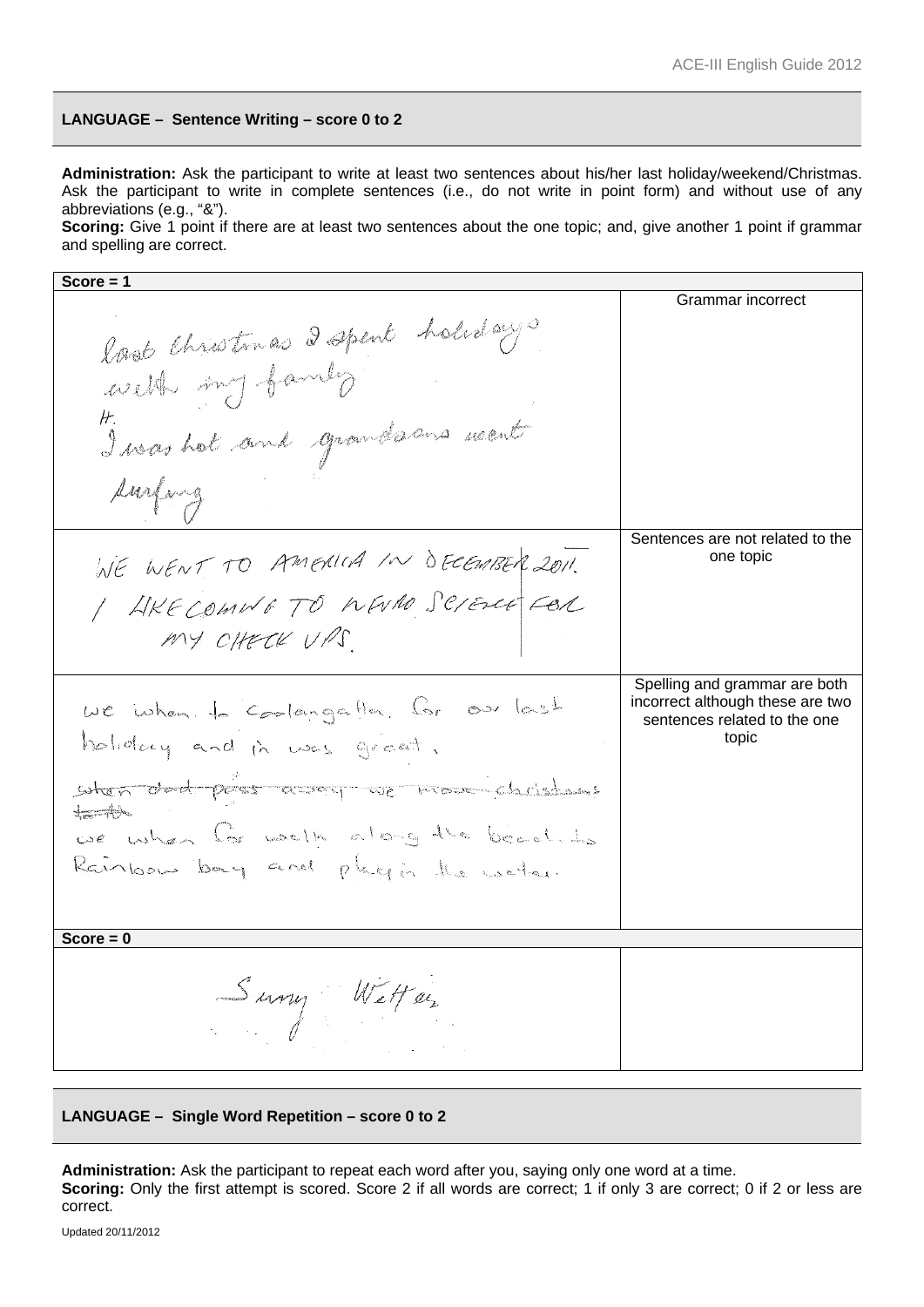#### **LANGUAGE – Proverb Repetition – score 0 to 2**

**Administration:** Ask the participant to repeat each proverb.

**Scoring:** Do not accept partially correct repetitions (e.g., "all that glistens is not gold"). Score 1 point for each proverb.

*Note:* Following the repetition of each proverb, the examiner may wish to ask the participant "What does this proverb mean?" or "How would you explain this proverb to someone who has not heard it before?" This additional measure can aid the clinician in the qualitative assessment of verbal abstract thinking.

#### **LANGUAGE** – **Object Naming – score 0 to 12**

**Administration:** Ask the participant to name each picture.

**Scoring:** Correct answers are: spoon; book; penguin; anchor; camel or dromedary; barrel, keg, or tub; crown; crocodile or alligator; harp; rhinoceros or rhino; kangaroo or wallaby; piano accordion, accordion or squeeze box. Score 1 point for each item.

#### **LANGUAGE – Comprehension – score 0 to 4**

**Administration:** Ask the participant to point to the pictures according to the statement read. Do not provide any feedback regarding the word meaning.

**Scoring:** Score 1 point for each item. Self-corrections are allowed.

#### **LANGUAGE – Reading – score 0 or 1**

**Administration:** Ask the participant to read the words aloud. **Scoring:** Score 1 point if all five words are read correctly. Record the mistakes using the phonetic alphabet, if possible.

#### **VISUOSPATIAL ABILITIES – Intersecting Infinity Loops – score 0 or 1**

**Administration:** Ask the participant to copy the intersecting infinity loops.

**Scoring:** A score of 1 is given if two infinity loops are drawn and overlap. Both infinity loops must come to a point/cross and do not look like circles.

| $Score = 0$                                                                              |  |
|------------------------------------------------------------------------------------------|--|
| $\sim$<br>$\sim$<br><b>CONTRACTOR</b><br>D.<br>$\mathcal{C}_{\epsilon,\ell}$<br>$\cdots$ |  |

Updated 20/11/2012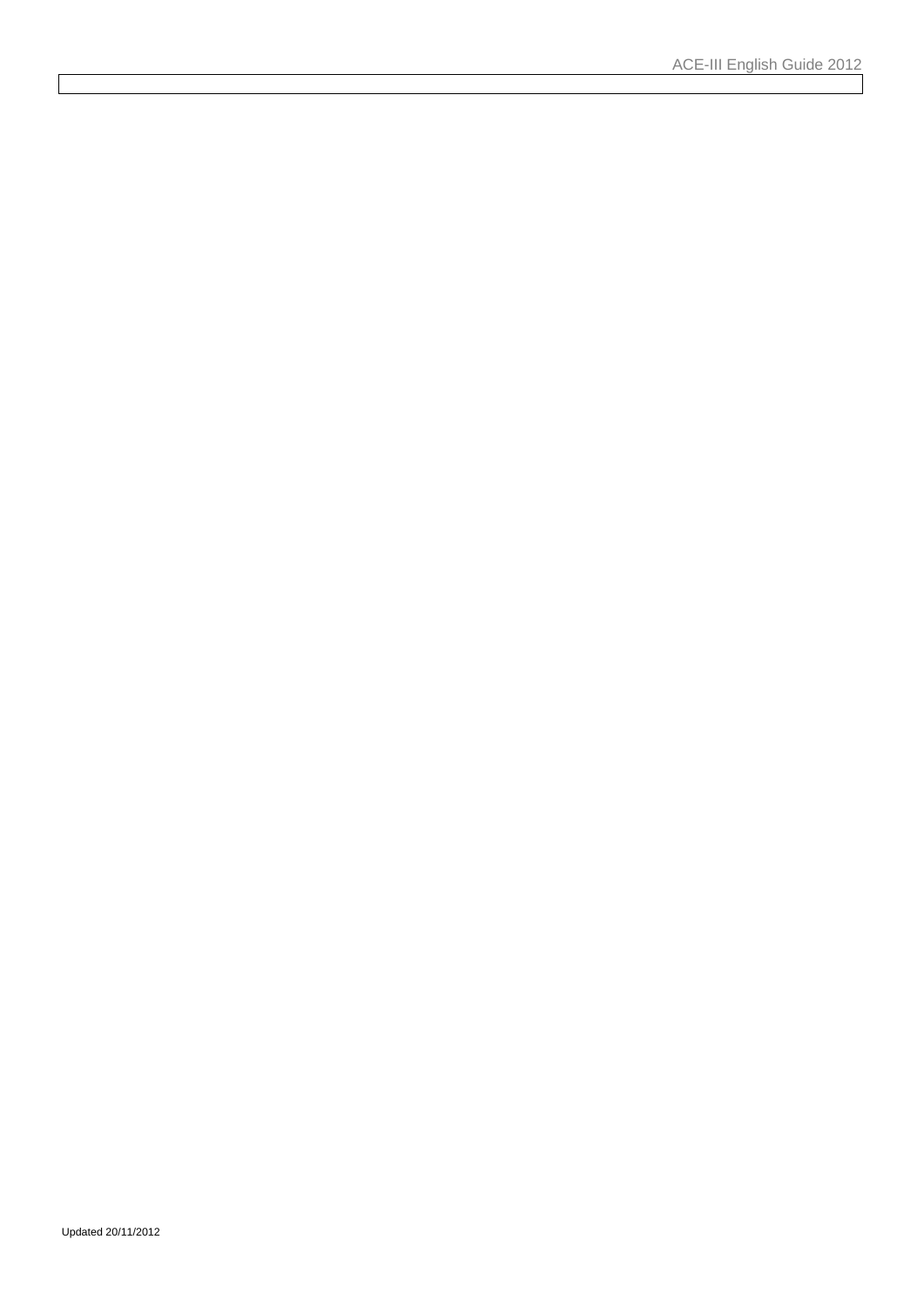

## **VISUOSPATIAL ABILITIES** – **3D Wire Cube – score 0 to 2**

**Administration:** Ask the participant to copy the 3-D wire cube.

Scoring: The cube should have 12 lines to score 2 points, even if the proportions are not perfect. A score of 1 is given if the cube has fewer than 12 lines but a general cube shape is maintained.

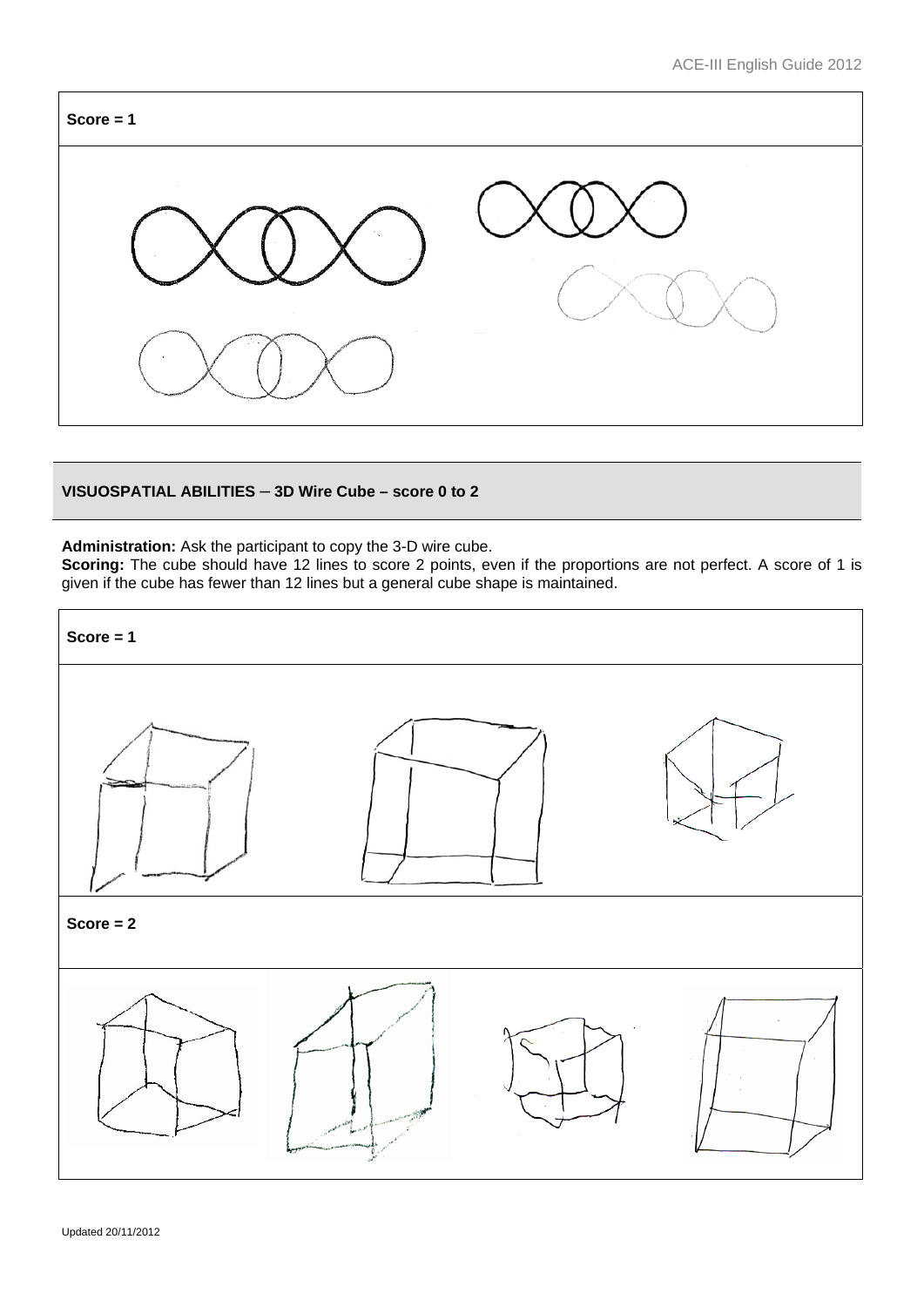## **VISUOSPATIAL ABILITIES** – **Clock – score 0 to 5**

**Administration:** Ask the participant to draw a clock face with numbers on it. When he/she has finished, ask them to put the hands at "ten past five". If the participant does not like their first drawing and would like to do it again, you can allow for that and score the second clock. Participants may correct their mistakes by erasing it while drawing. **Scoring:** The following scoring criteria are used below to give a total of 5 points.

| <b>Circle</b>  | 1 point maximum if it is a reasonable circle                                                                                                                                                                                                                                                                                                                                                                |
|----------------|-------------------------------------------------------------------------------------------------------------------------------------------------------------------------------------------------------------------------------------------------------------------------------------------------------------------------------------------------------------------------------------------------------------|
| <b>Numbers</b> | 2 points if all numbers are included and well distributed within the circle<br>1 point if all numbers are included but poorly distributed or outside of the circle<br>0 points if not all numbers are included                                                                                                                                                                                              |
| <b>Hands</b>   | 2 points if both hands are well drawn, different lengths and placed on correct numbers (you might ask<br>which one is the small and big one)<br>1 point if both placed on the correct numbers but wrong lengths OR<br>1 point if one hand is placed on the correct number and drawn with correct length OR<br>1 point if only one hand is drawn and placed at the correct number i.e. 5 for 'ten past five' |

| Score 2                                                                                                 |                      |                                                                               |                                                                                                                         |
|---------------------------------------------------------------------------------------------------------|----------------------|-------------------------------------------------------------------------------|-------------------------------------------------------------------------------------------------------------------------|
| Circle (1); one hand placed correctly (1)                                                               |                      | circle (1)                                                                    | Circle (1); all the numbers but not placed inside the                                                                   |
|                                                                                                         |                      |                                                                               |                                                                                                                         |
| Score 3                                                                                                 |                      |                                                                               |                                                                                                                         |
| Circle (1); all the numbers but not<br>proportionally distributed (1), one hand<br>placed correctly (1) | place correctly (1). | Circle (1), all the numbers but not<br>placed inside the circle (1), one hand | Circle (1), note that numbers<br>are not inside the circle and<br>there are 2 number 10s (0),<br>hands placed correctly |
|                                                                                                         |                      |                                                                               |                                                                                                                         |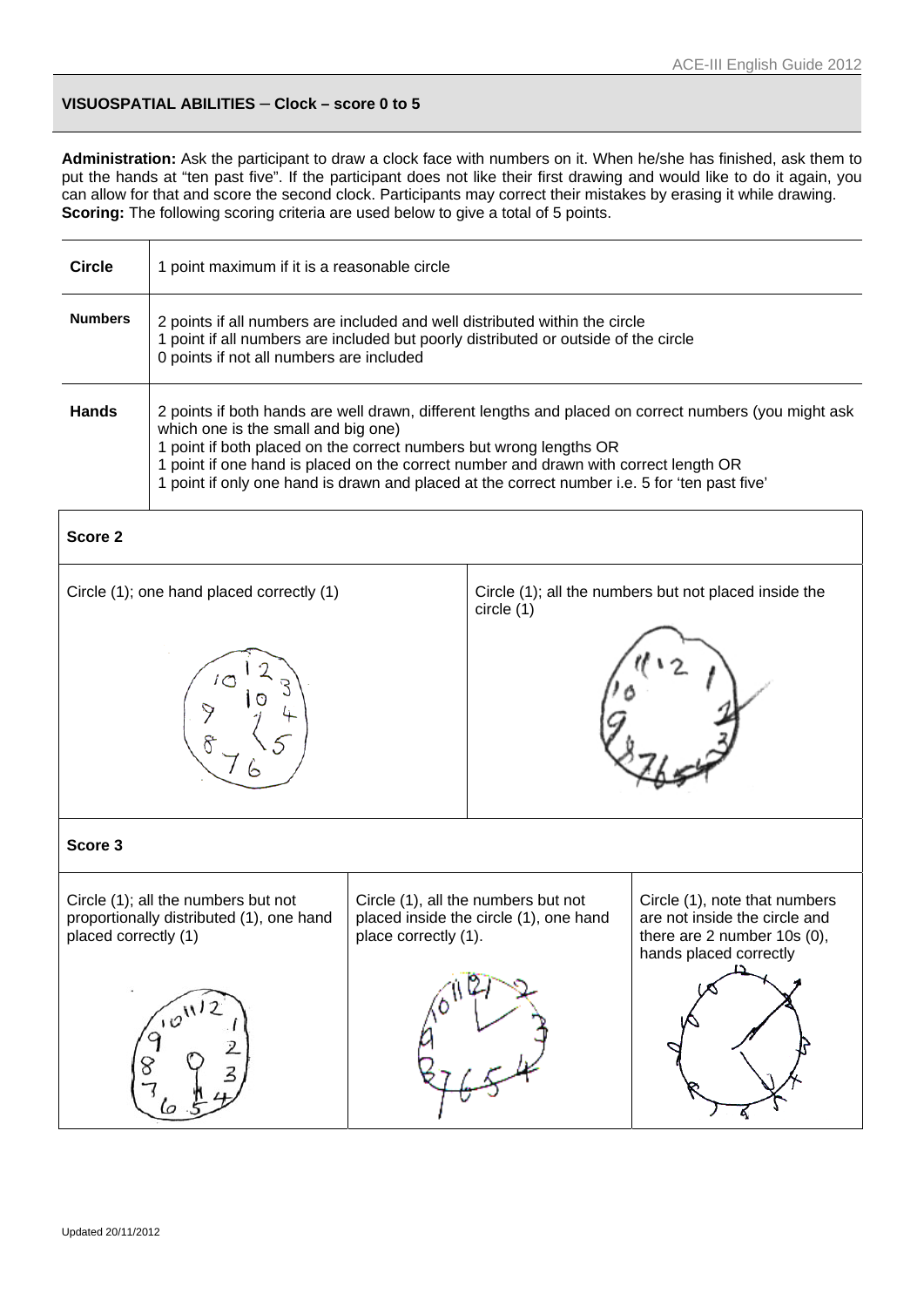

## **PERCEPTUAL ABILITIES – Counting Dots – score 0 to 4**

**Administration:** Ask the participant for the number of dots in each square. The participant is not allowed to point. **Scoring:** Score 1 point for each correct answer. Correct answers: 8, 10, 9 and 7.

**PERCEPTUAL ABILITIES – Identifying Letters – score 0 to 4**

**Administration:** Ask the participant to identify the letter in each square. The participant is allowed to point. **Scoring:** Score 1 point for each correct answer. Correct answers: K, M, T and A.

*For aphasic patients*: If the participant is unable to say the number of dots or letter name, allow them to write their answer. For the letter, allow them to say the correct letter sounds (e.g., "mmm").



**Administration:** Say to the participant: *"Now tell me what you remember of that name and address we were repeating at the beginning"*.

**Scoring:** Score 1 point for each item recalled, using the score guide provided in the test.

**Harry Barnes 73 Orchard Close Kingsbridge Devon**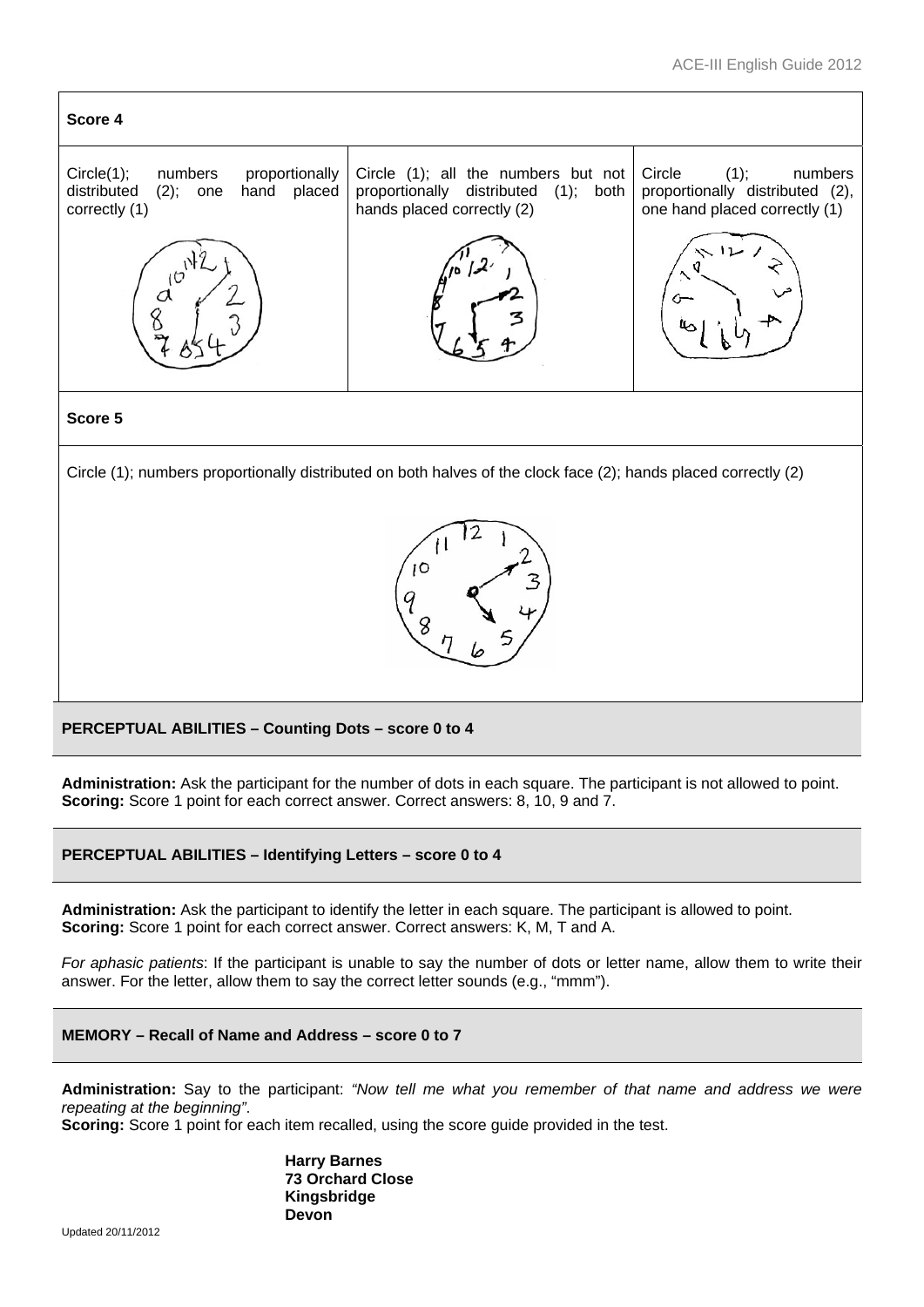| Example: 1a          |             |           |
|----------------------|-------------|-----------|
| Harry Bond           | $1 + 0$     |           |
| 78 Orchard Close     | $0 + 1 + 1$ |           |
| Kingsbury            | 0           |           |
|                      | 0           | Score 3/7 |
| Example: 2a          |             |           |
| <b>Harry Barnes</b>  | $1 + 1$     |           |
| 73 Kingsbridge Close | $1 + 0 + 1$ |           |
| $\cdots$             | 0           |           |
| Devon                |             | Score 5/7 |
|                      |             |           |
| Example: 3a          |             |           |
| Harry Bond           | $1 + 0$     |           |
| 33 Kingsbury Way     | $0 + 0 + 0$ |           |
| Kingsbridge Close    | $0 + 0$     |           |
| Cambridge            | 0           |           |
| Devon                |             | Score 2/7 |
|                      |             |           |

## **MEMORY – Recognition of Name and Address – score 0 to 5**

**Administration:** This condition is given to participants if they fail to recall one or more items in the Recall condition. This task is given to allow the participant a chance to recognise items that he/she could not recall. If all of the items in the name and address are correctly recalled, this condition is not needed and the participant automatically scores 5 points. However, many participants will recall only parts of the name and address. First, tick the correctly remembered items on the shaded column (right hand side) and then tell the participant, "*Let me give you some hints. Was it x, y or z?*" and so on.

**Scoring:** Every item recognised correctly scores 1 point. Add the correctly recalled and recognised item to give a total of 5 points for this condition.

#### **Example 1b (based on example 1a)**

| Tester ticks "Orchard Close" on the right hand side<br>shadowed column because participant had recalled<br>that item. The tester should then ask:                                                                           | Participant's<br>answers:                          |                               |
|-----------------------------------------------------------------------------------------------------------------------------------------------------------------------------------------------------------------------------|----------------------------------------------------|-------------------------------|
| Was it Jerry Barnes, Harry Barnes or Harry<br>$\overline{a}$<br>Bradford?<br>Was it 37, 73 or 76?<br>$\overline{a}$<br>Was it Oakhampton, Kingsbridge or Dartington?<br>$\overline{a}$<br>Was it Devon, Dorset or Somerset? | <b>Harry Barnes</b><br>76<br>Kingsbridge<br>Dorset | 0<br>+ 1 (Orchard Close)      |
|                                                                                                                                                                                                                             |                                                    | Score 3/5                     |
| Example 2b (based on example 2a)                                                                                                                                                                                            |                                                    |                               |
| Tester ticks "Harry Barnes", "73" and "Devon" on the<br>right hand side shadowed column because participant<br>had recalled those items. The tester should then ask:                                                        | Participant's<br>answers:                          |                               |
| Was it on Orchard Place, Oak Close or Orchard<br>Close?                                                                                                                                                                     | <b>Orchard Close</b>                               |                               |
| Was it Oakhampton, Kingsbridge or Dartington?                                                                                                                                                                               | Kingsbridge                                        |                               |
|                                                                                                                                                                                                                             |                                                    | + 3 (Harry Barnes, 73, Devon) |
|                                                                                                                                                                                                                             |                                                    | Score 5/5                     |